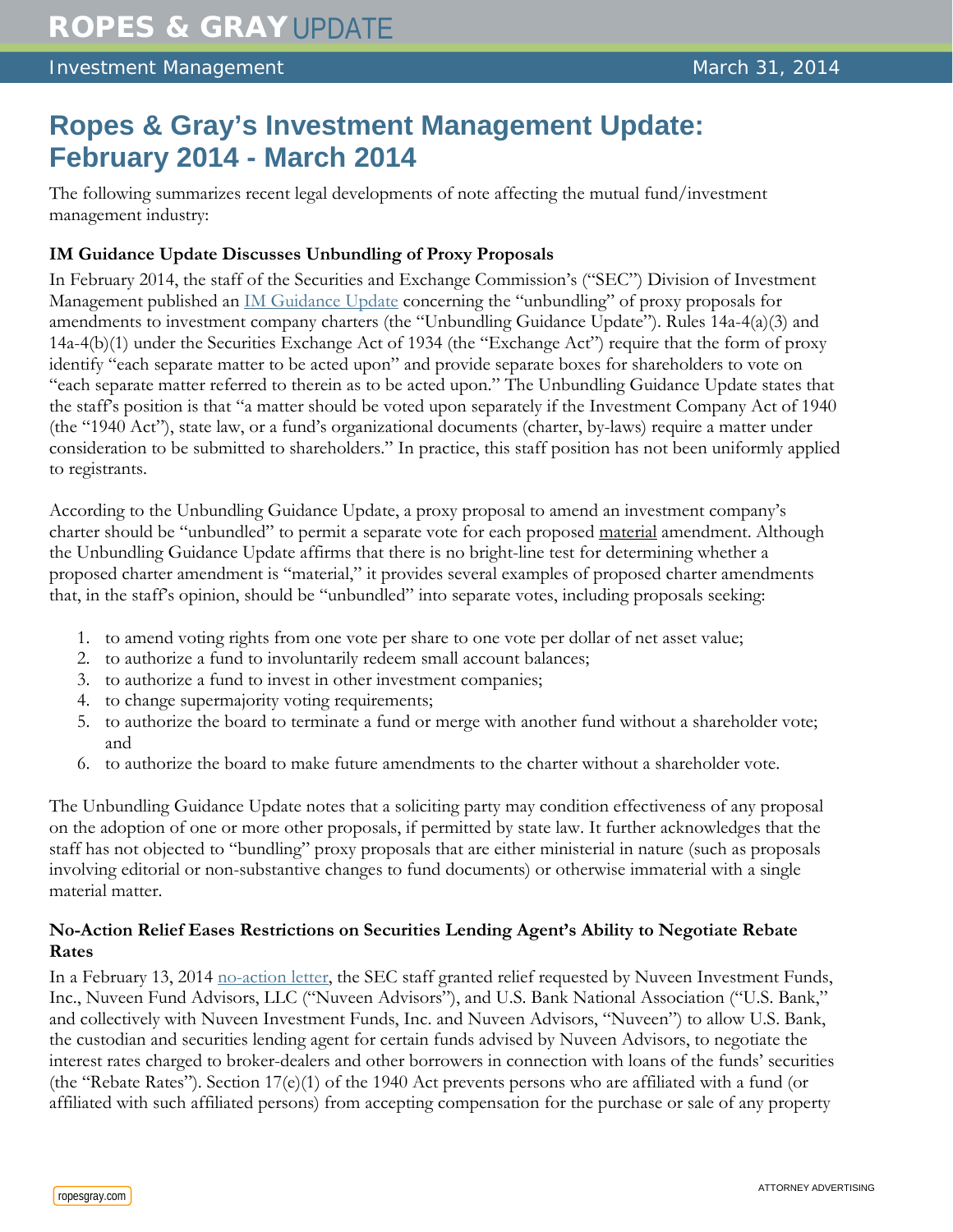to or for a fund. A bank that provides custody of fund assets may be deemed to be an affiliated person of that fund if it acquires ownership or control of specified amounts of the voting securities of that fund through its other investment management activities. In *Norwest Bank Minnesota, N.A.*, SEC Staff No-Action Letter (publicly available May 25, 1995) (the "Norwest Letter"), the SEC staff granted relief that permits an affiliated custodian to receive compensation for providing certain services as securities lending agent. Among other things, the Norwest Letter allows a fund's investment adviser to delegate to the securities lending agent the task of entering into loans with pre-approved borrowers on pre-approved terms.

In its application letter, Nuveen stated that it is generally not practicable for the bank, in its capacity as securities lending agent, to submit the Rebate Rates to the adviser for pre-approval as required under the Norwest Letter and that it is not industry practice to do so. Nuveen argued that pre-approval of the Rebate Rates from the adviser is not needed to protect the funds' shareholders due to the protections afforded by securities lending procedures that have been put in place to ensure that the Rebate Rates are being set by the custodian in line with prevailing market conditions. The SEC indicated that it generally agreed with Nuveen's position and granted the relief requested, subject to the conditions described in the Nuveen no-action letter. In addition, the SEC staff affirmed its view that relief from Section  $17(e)(1)$  of the 1940 Act is "inappropriate" when the lending agent retains full discretion to negotiate loan terms.

#### **MSRB Finalizes 529 Plan Reporting Rule G-45 and Pursues Other Regulatory Initiatives**

On February 21, 2014, the SEC granted accelerated approval to an amendment to a new Rule G-45 and new Form G-45, originally proposed on June 10, 2013, from the Municipal Securities Rulemaking Board ("MSRB"). Rule G-45 generally requires that each underwriter of a primary offering of municipal fund securities report to the MSRB certain information related to the offering within 60 days of the semi-annual reporting periods ending on June 30 and December 31 each year. Additionally, performance data must be submitted annually within 60 days of December 31. The new rule will impose an extensive data collection and reporting regime on underwriters of 529 municipal fund securities. Such underwriters will be required to report plan descriptive information, asset allocation information, contributions, withdrawals, fee and cost structure, performance data, and certain other information.

The MSRB has stated that it expects that the primary distributor of a 529 plan's securities will be the underwriter that submits information to the MSRB, but there may be other underwriters that would be obligated to submit information. The MSRB noted that a complete data set for each 529 plan is required by the MSRB, whether submitted by one or more underwriters, but if all the required information is submitted by the primary distributor, the submission obligation may be satisfied on behalf of all underwriters. Performance, fee, and expense information is to be submitted in a format consistent with the Disclosure Principles Statement No. 5 from the College Savings Plan Network, which is generally considered the industry standard for reporting such information for 529 plans. In response to industry confidentiality concerns regarding the proprietary nature of the reported information, the MSRB stated that the information submitted under Rule G-45 is not intended for public distribution, and any proposal to release the reported information would be done through a separate rulemaking proceeding.

The effective date for the rule change is February 24, 2015. The first submission of Form G-45 is due by August 30, 2015. The full text of Rule G-45 and information related to Form G-45 can be found [here.](http://www.msrb.org/Rules-and-Interpretations/SEC-Filings/~/media/Files/SEC-Filings/2013/MSRB-2013-04-Amendment-1.ashx) The MSRB has also recently requested comment on draft Rule G-18 (establishing best execution obligations for transactions in municipal securities), draft amendments to Rule G-3 (establishing professional qualification requirements for municipal advisers and their associated persons), and Rule G-44 (establishing supervisory and compliance obligations of municipal advisers when engaging in municipal advisory activities).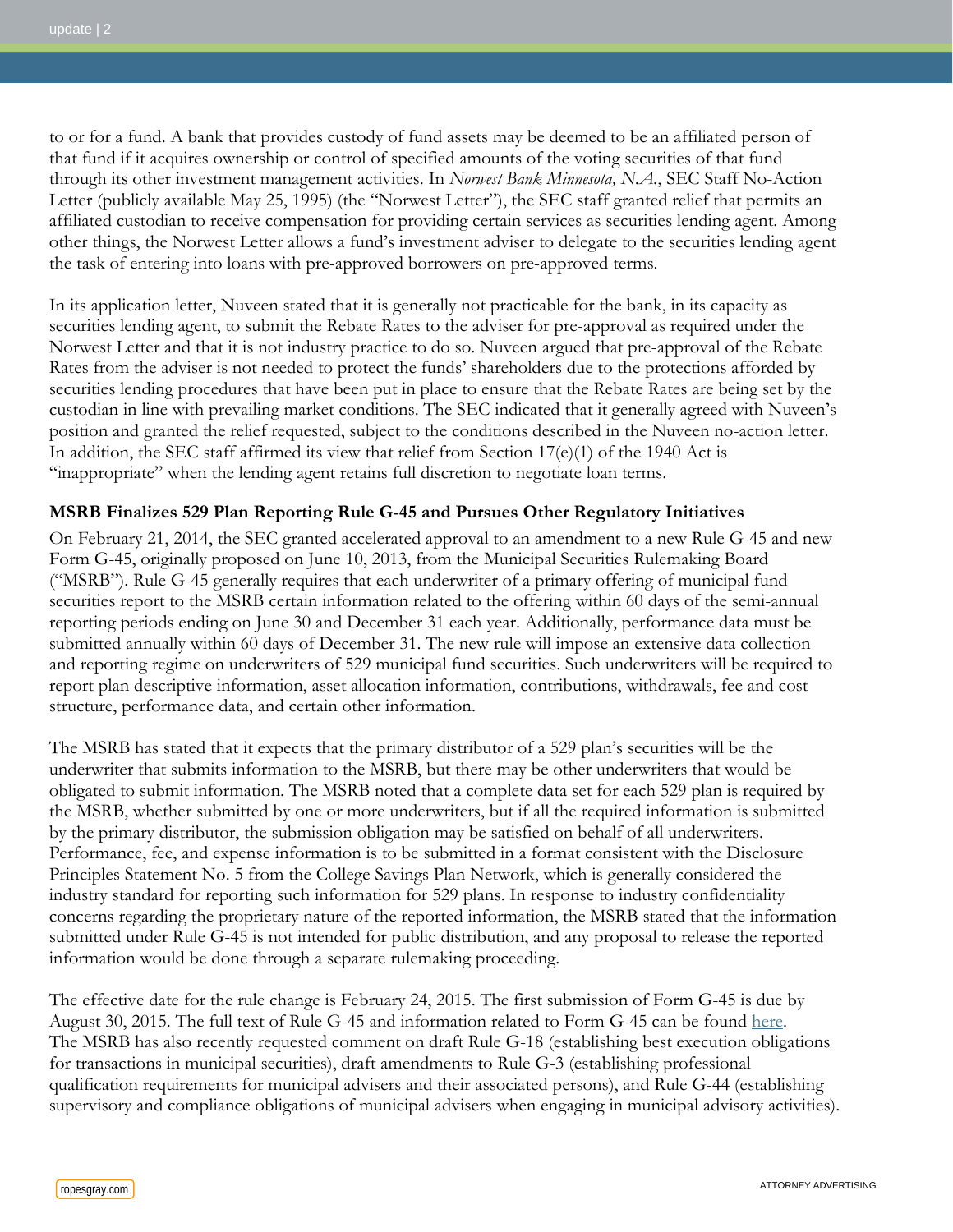# **Shareholder Approval Requirements for Multi-Manager Fund Advisory Fee Rate Addressed in IM Guidance Update**

The SEC staff issued an [IM Guidance Update](https://www.sec.gov/divisions/investment/guidance/im-guidance-2014-03.pdf) in February 2014 (the "Multi-Manager Update") to express its views regarding the circumstances in which changes to the aggregate advisory fee rate permitted to be charged by the adviser and subadvisers of a fund operating under a multi-manager exemptive order must be approved by shareholders. Section 15(a) of the 1940 Act makes it "unlawful for any person to serve or act as an investment adviser of a registered investment company, except pursuant to a written contract, which . . . has been approved by the vote of a majority of the outstanding voting securities of such registered company." However, the SEC often grants multi-manager exemptive orders that permit a fund or an adviser to enter into subadvisory contracts without requiring the contracts to be approved by fund's shareholders. There are two basic types of multi-manager structure: (i) the "traditional" multi-manager model in which the fund enters into a contract with, and pays compensation for advisory services to, only the primary adviser (which is responsible for entering into contracts with, and paying compensation out of its own advisory fee to, each subadviser); and (ii) the "direct-pay" multi-manager model in which the fund enters into a contract with, and pays compensation to, each subadviser, in addition to entering into a contract with, and paying compensation to, the primary adviser. Direct-pay multi-manager orders have typically included an "aggregate fee condition" that limits the relief from the shareholder approval requirement only to subadvisory contracts that will not result in an increase in the aggregate advisory rate paid to the adviser and subadvisers. The Multi-Manager Update provides that all new applications for a multi-manager exemptive order should explicitly include the aggregate fee condition, regardless of the multi-manager model contemplated. The Multi-Manager Update includes the following examples to clarify the staff's position on certain issues that the SEC commonly encounters in in the context of the "direct-pay" multi-manager model:

- The hiring of a fund's first subadviser generally would require shareholder approval under the aggregate fee condition, unless the rate paid under the primary advisory contract is reduced by at least the amount that will be paid to the subadviser.
- Shareholder approval under the aggregate fee condition generally would not be required when a fund with one or more existing subadvisers hires an additional subadviser whose rate is no higher than: (i) in the case of the new subadviser replacing an existing subadviser, the rate of the subadviser being replaced; or (ii) the rate of another existing subadviser to which the adviser could have allocated the fund's assets that are being allocated to the new subadviser (e.g., assets in the same asset class).
- Shareholder approval under the aggregate fee condition also generally would not be required if any increase in the rate payable by a fund to an existing subadviser is accompanied by a corresponding decrease in the primary advisory contract of the rate payable by the fund to the primary adviser.

## **Non-Bank Custodian Permitted for Gold and Other Precious Metals**

The SEC staff issued <u>[no-action relief](http://www.sec.gov/divisions/investment/noaction/2014/brinks-021114-17f1.htm)</u> on February 11, 2014 to The Brink's Company ("Brink's"), permitting registered investment companies ("Funds") to use Brink's as a custodian of precious metals even though Brink's is not a bank, a member of a national security exchange, or any other entity permitted to serve as a custodian under Section 17(f) of the 1940 Act. In granting the relief, the staff noted that: (i) Brink's shareholder equity and surplus exceeds \$500 million (which is greater than that required under Section  $17(f)(1)$  or Section  $26(a)(1)$  of the 1940 Act); (ii) Brink's maintains \$1 billion in insurance coverage against any precious metals losses sustained by Brink's customers; (iii) Brink's vault facilities are indistinguishable from the same type of vault facilities used by banks and provide substantially the same protection against misappropriation; (iv) Brink's U.S. facilities are NYMEX/COMEX-approved depositories, which are subject to oversight by NYMEX/COMEX pursuant to regulations enforced by the U.S. Commodity Futures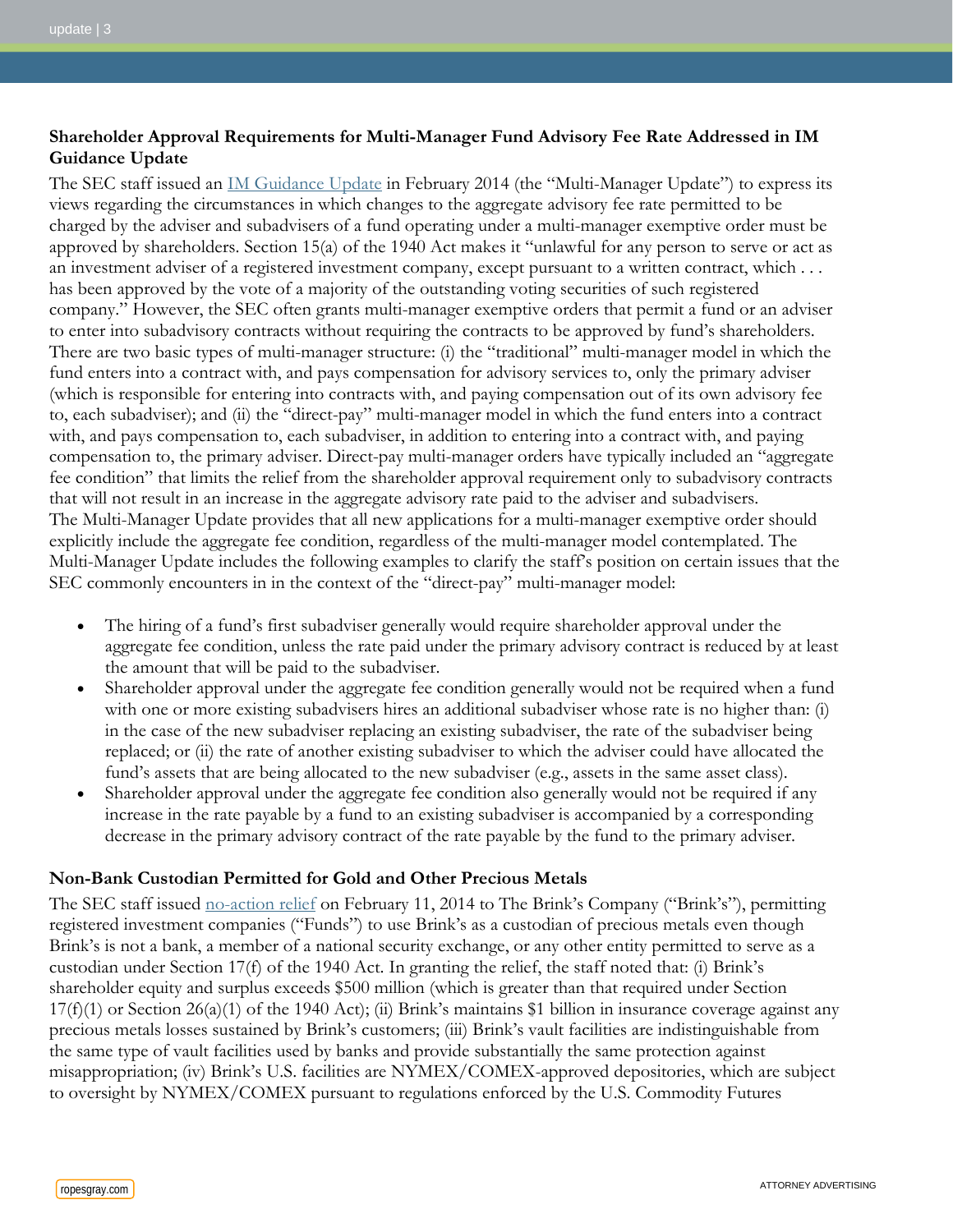Trading Commission; and (v) Brink's London facilities are subject to the guidance of the London Bullion Market Association.

The relief is also subject to the condition that a majority of a fund's board of directors, including a majority of the independent directors, must determine that using Brink's custody services for precious metals is in the best interest of the fund and its shareholders. The no-action letter notes that in making this determination, a fund's board of directors should consider whether the services provided by Brink's will be equal in nature and quality to services provided by bank custodians in the same market and whether reasonable care will be exercised with regard to the Fund's precious metals.

#### **Supreme Court Rules Employees of Contractors or Subcontractors of a Public Company Are Covered by Sarbanes-Oxley Act's Whistleblower Protections**

In a 5-4 ruling on March 4, 2014, the Supreme Court in *Lawson v. FMR, LLC* decided that the whistleblower protection provisions of the Sarbanes-Oxley Act of 2002 ("Sarbanes-Oxley") apply not just to employees of public companies, but also to employees of private contractors or subcontractors for a public company. The majority opinion, written by Justice Ginsburg, concludes that the term "employee" in the statutory language that prohibits a contractor from discharging an employee for whistleblowing ("No [public] company . . ., or any . . . contractor . . . of such company, may discharge . . . an employee . . . because of [whistleblowing activity]") includes a contractor's own employee. According to the Court, the provision as a whole supports this conclusion, as the prohibited retaliatory actions and remedies within Section 806(a) of Sarbanes-Oxley involve actions only an employer might take against its own employees. The Court also noted that the legislative history of Sarbanes-Oxley shows Congress's concern with protecting from retaliation outside professionals reporting fraud by the public companies with whom they contract. The opinion highlights that its conclusion is particularly appropriate in the context of mutual funds, which have no employees of their own, and that its interpretation "avoids insulating the entire mutual fund industry" from whistleblower protection. The full text of the decision can be found [here.](http://www.supremecourt.gov/opinions/13pdf/12-3_4f57.pdf)

## **REGULATORY PRIORITIES CORNER**

The following brief updates exemplify trends and areas of current focus of relevant regulatory authorities:

## **SEC Chair Includes Decision on Uniform Fiduciary Standard in List of Critical Initiatives**

SEC Chair Mary Jo White indicated in her remarks at the SEC Speaks conference on February 21, 2014 that she is urging the SEC to decide whether to implement a uniform fiduciary standard for investment advice. The Dodd-Frank Wall Street Reform and Consumer Protection Act authorized the SEC to impose a fiduciary duty standard of care for brokers providing retail investment advice. Currently, brokers are subject to a suitability standard when selling investment products. If enacted, such a measure would hold brokers to the same standard that presently governs investment advisers.

## **OCIE Launches Never-Before Examined Adviser Initiative**

The SEC's Office of Compliance Inspections and Examinations ("OCIE") announced on February 20, 2014 that it plans to engage a significant percentage of advisers that have not been examined since registering with the SEC. The focus is on those advisers that have been registered with the SEC for three or more years. The letter sent by OCIE to advisers informing them of the initiative indicates that advisers to private funds, which are being examined pursuant to the "Presence Exam" initiative launched in October 2012, are excluded from the new exam initiative. The exams to be conducted under this initiative include two distinct approaches: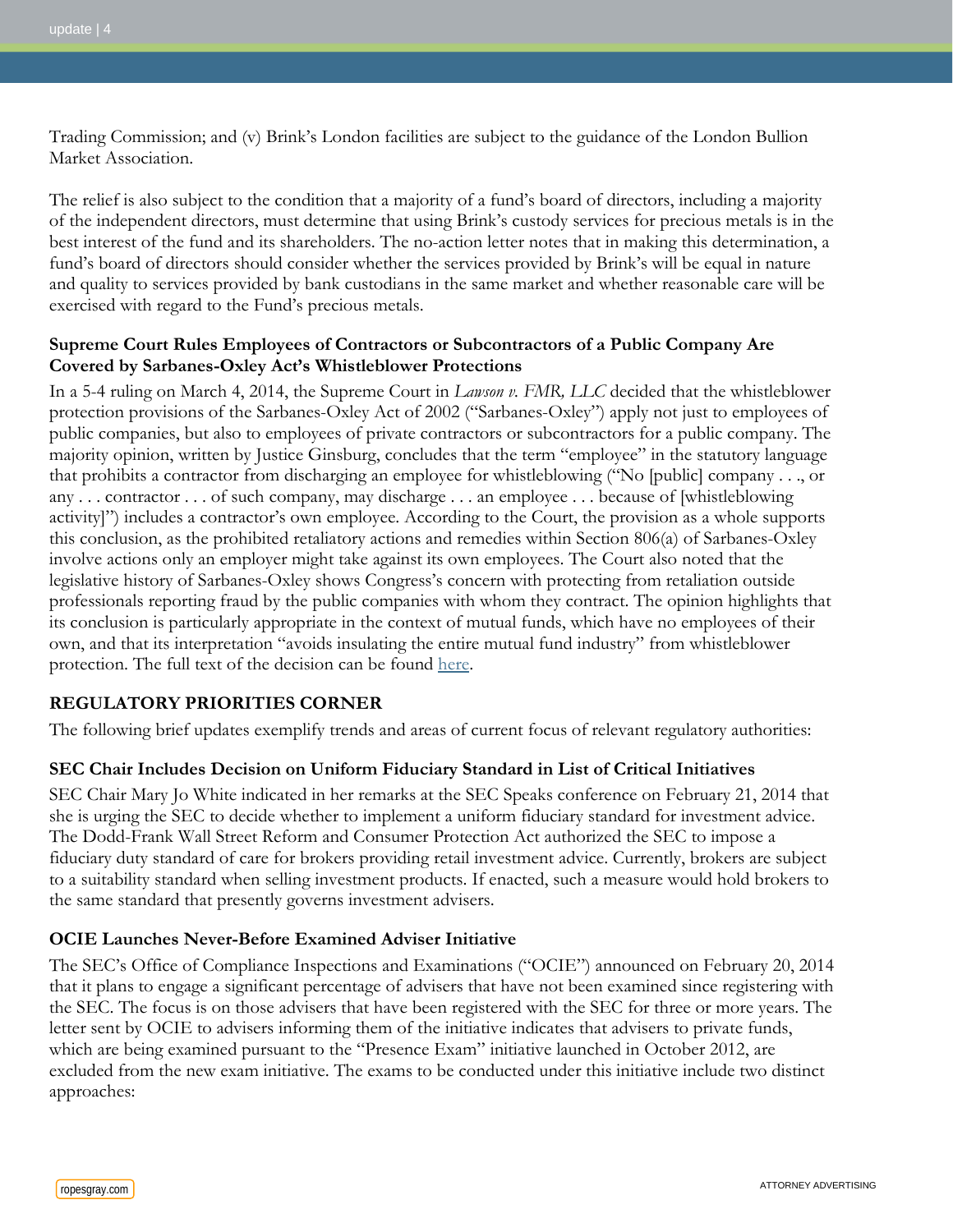- The risk-assessment approach is designed to allow OCIE to gain a better understanding of an adviser's overall business activities with a particular focus on the adviser's compliance program and representations made in disclosure documents.
- The focused review approach involves comprehensive risk-based examinations of one or more targeted areas that OCIE deems to be high-risk, such as the adviser's compliance program, filings and disclosures, marketing materials, portfolio management conflicts of interest, or the safety of client assets.

For more information about the initiative, please see [here.](http://www.sec.gov/about/offices/ocie/nbe-final-letter-022014.pdf)

## **SEC Re-Opens Comment Period for Asset-Backed Securities Releases to Address Data Privacy Concerns**

The SEC has re-opened the comment period on two releases, *Asset-Backed Securities*, Securities Act Release 33-9117 (proposed on April 7, 2010) and *Re-Proposal of Shelf Eligibility Conditions for Asset-Backed Securities*, Securities Act Release 33-9244 (proposed on July 26, 2011), in order to permit interested persons to comment on an approach for the dissemination of potentially sensitive asset-level data. In its earlier releases, the SEC proposed that issuers of most classes of asset-backed securities publicly file information about each asset in the pool in a standardized tagged data format. This raised concerns among industry participants regarding the privacy of data pertaining to the relevant underlying obligors. The SEC tried to address these concerns by, among other things, not requiring disclosure of certain identifying information, but commenters to the proposed rule still expressed privacy concerns. The SEC is now considering an approach that will require issuers to make asset-level information available to investors and potential investors through the issuer's website. For further details, please see [here](http://www.sec.gov/comments/s7-08-10/s70810-258.pdf) for the Proposed Rule and here for the memorandum explaining the SEC staff's approach to disclosure of asset-level data that is included in the public comment file. The SEC has extended the comment deadline from March 28, 2014 to April 28, 2014, as discussed [here.](http://www.sec.gov/rules/proposed/2014/33-9568.pdf)

## **Mutual Fund Monthly Portfolio Holdings Disclosure Rule May Be Proposed**

According to published reports, the SEC staff is preparing to propose a rule that would require mutual funds to provide monthly disclosure of their portfolio holdings for the agency to use in its risk monitoring, compliance, and enforcement programs. The proposal is modeled on the monthly portfolio disclosure requirement for money market funds on Form N-MFP that was instituted in the wake of the financial crisis. The goals of the proposed requirement are to improve the quality of data available to the agency and to use the data to aid in compliance, enforcement, and risk monitoring functions. The SEC staff has acknowledged that the enhanced disclosure requirement will need to address industry concerns regarding possible disclosure of sensitive information to the public.

## **FINRA Sanctions Custodian and AML Compliance Officer for Penny Stock Anti-Money Laundering Compliance Failures**

On February 5, 2014, FINRA announced that Brown Brothers Harriman & Co. ("BBH") and its Global Anti-Money Laundering ("AML") Compliance Officer (the "respondents") had entered into a Letter of Acceptance, Waiver and Consent (the "Consent Letter") to settle a FINRA enforcement proceeding that alleged, among other violations, that BBH failed to have an adequate AML program in place to monitor and detect suspicious penny stock transactions. The Consent Letter states that from January 1, 2009 to June 30, 2013, BBH executed transactions or delivered securities involving at least six billion shares of penny stocks, many on behalf of undisclosed customers of foreign banks in known bank secrecy havens. During this period, BBH provided custody and brokerage services to omnibus accounts through which the foreign banks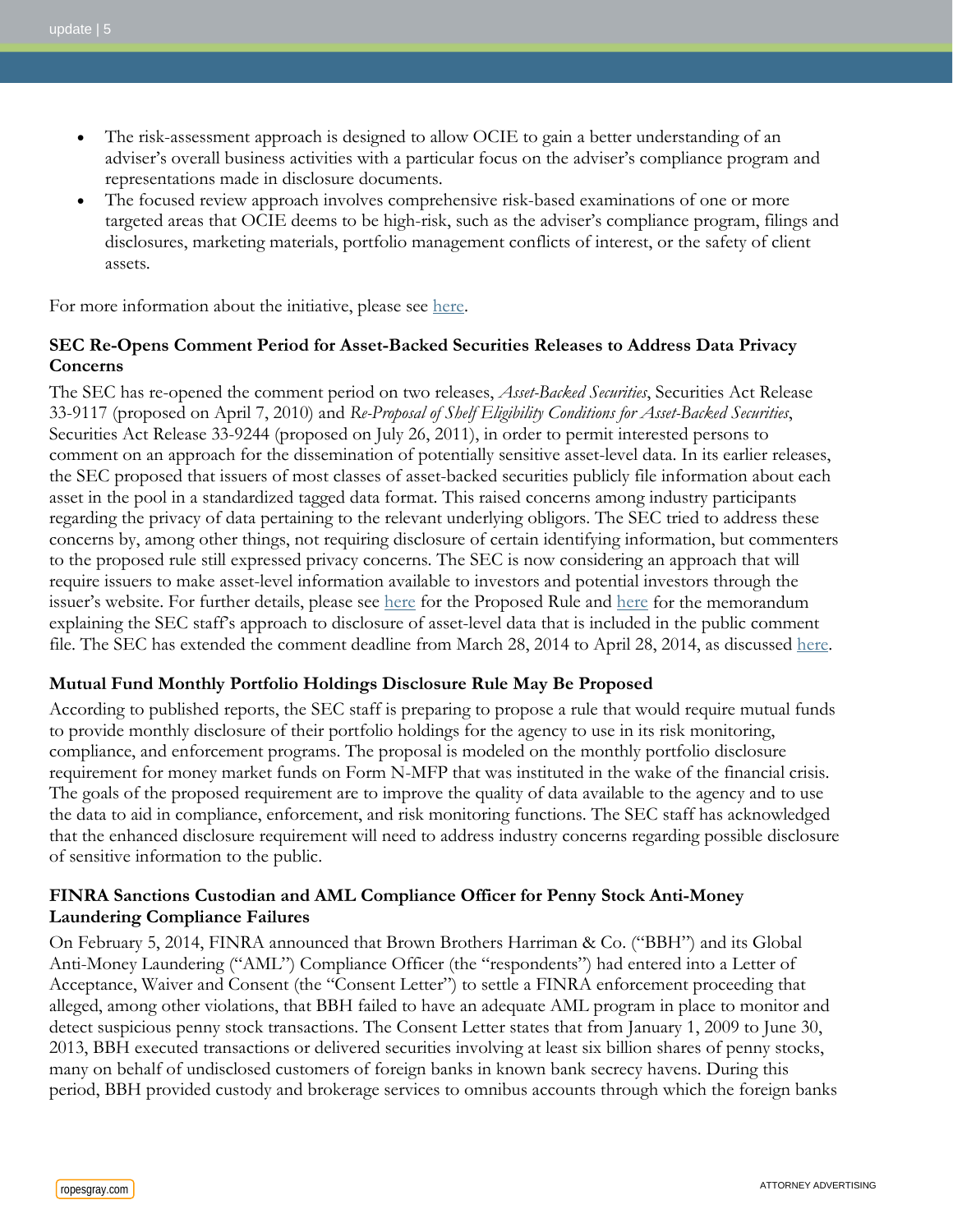were trading penny stocks for their underlying customers whose identities were not disclosed to BBH. According to the Consent Letter, despite numerous red flags and the high risk nature of penny stock transactions, BBH failed to implement adequate policies and procedures regarding AML procedures to detect, investigate, report, and/or prevent these transactions. In settling the proceeding, BBH agreed to pay a fine of \$8 million. FINRA also suspended the BBH's Global AML Compliance Officer from association with any FINRA member for one month and fined him \$25,000. The respondents neither admitted nor denied the charges, but consented to the entry of FINRA's findings. A copy of the Consent Letter can be found [here.](http://www.finra.org/web/groups/industry/@ip/@enf/@ad/documents/industry/p443448.pdf)

#### **SEC Launches National Exam Analytics Tool**

In a [speech](http://www.sec.gov/News/Speech/Detail/Speech/1370540677500#.Uua0R7ROm1s) to the 41st Annual Securities Regulation Institute on January 27, 2014, SEC Chair Mary Jo White stated that the SEC will be implementing a new analytical tool called "NEAT," which stands for "National Exam Analytics Tool." The new tool will allow SEC examiners to analyze large quantities of trading data in a shorter period of time. The SEC plans to use NEAT to analyze insider trading, front running, window dressing, improper allocations of investment opportunities, and other kinds of misconduct. The implementation of NEAT comes after the implementation of another system by the SEC last year used to collect and analyze trading data across markets, called "MIDAS" – the "Market Information Data Analytics System." In her comments, Chair White praised the SEC's technology initiatives, noting that "in this rapidly changing environment, we must stay on top of advances in technology. NEAT and MIDAS are important tools that will help us keep pace with evolving technology."

#### **FINRA and BATS Impose \$1.1 Million Fine on Citigroup for IPO Short Sales**

On March 18, 2014, FINRA and BATS Exchange, Inc. ("BATS") announced that they had jointly concluded an enforcement action under which Citigroup Global Markets Inc. ("Citigroup") agreed to pay approximately \$1.1 million for short sales made in advance of five IPOs in violation of Rule 105 of Regulation M under the Exchange Act, which generally prohibits purchasing securities in public offerings when the purchaser has sold the securities short within a certain amount of time prior to the pricing of the offering. In concluding this settlement, Citigroup neither admitted nor denied the charges, but consented to the entry of FINRA and BATS' findings. This enforcement action follows earlier actions taken by the SEC, which announced on September 16, 2013 that it had charged over 20 firms with violations of Rule 105. For a discussion of these cases, please see our September 30, 2013 [Alert.](http://www.ropesgray.com/news-and-insights/Insights/2013/09/Recent-SEC-Enforcement-Actions-Suggest-Continued-Attention-to-Rule-105-of-Regulation-M.aspx)

#### **SEC Provides Guidance on the Definition of "Knowledgeable Employee"**

In a [no-action letter](http://www.sec.gov/divisions/investment/noaction/2014/managed-funds-association-020614.htm) issued to the Managed Funds Association on February 6, 2014, the SEC staff provided guidance on the definition of "knowledgeable employee" under the 1940 Act. Generally, Rule 3c-5 under the 1940 Act (the "Rule") permits a knowledgeable employee of a private fund, or a knowledgeable employee of an affiliated person that manages the investment activities of the private fund, to invest in the fund without being counted for purposes of the 100-person limit applicable to a fund claiming exemption from registration under Section 3(c)(1) of the 1940 Act. The Rule also permits a knowledgeable employee to invest in a fund claiming exemption from registration under Section  $3(c)/7$  of the 1940 Act regardless of whether the knowledgeable employee would be a "qualified purchaser" for purposes of that exemption. The noaction letter generally expands the pool of possible knowledgeable employees who are eligible to invest in private funds. This no-action letter will be discussed in further detail in our upcoming Ropes & Gray Private Investment Fund Update.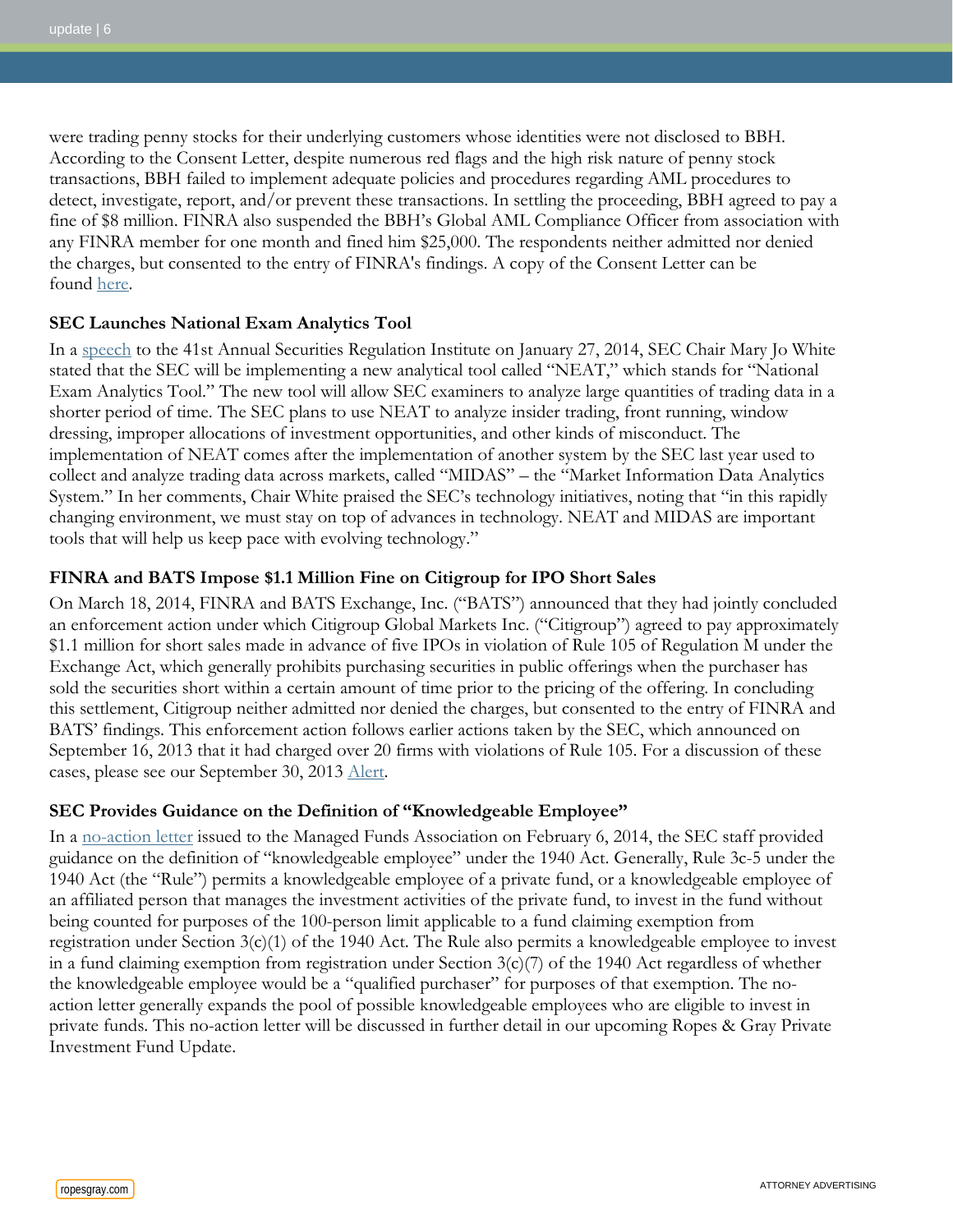#### **Other Developments**

Since the last issue of our IM Update, we have also published the following separate Alerts of interest to the investment management industry:

[SEC Compliance Outreach Program National Seminar –](http://www.ropesgray.com/news-and-insights/Insights/2014/February/SEC-Compliance-Outreach-Program-National-Seminar-Summary-of-Panel-Discussions.aspx) Summary of Panel Discussions

February 11, 2014

On January 30, 2014, the SEC hosted a Compliance Outreach Program National Seminar for investment advisers and investment company senior officers. The seminar included panel discussions covering a range of compliance issues facing private funds and registered investment companies. This Alert summarizes remarks from the conference that may be of interest to investment advisers and investment company personnel.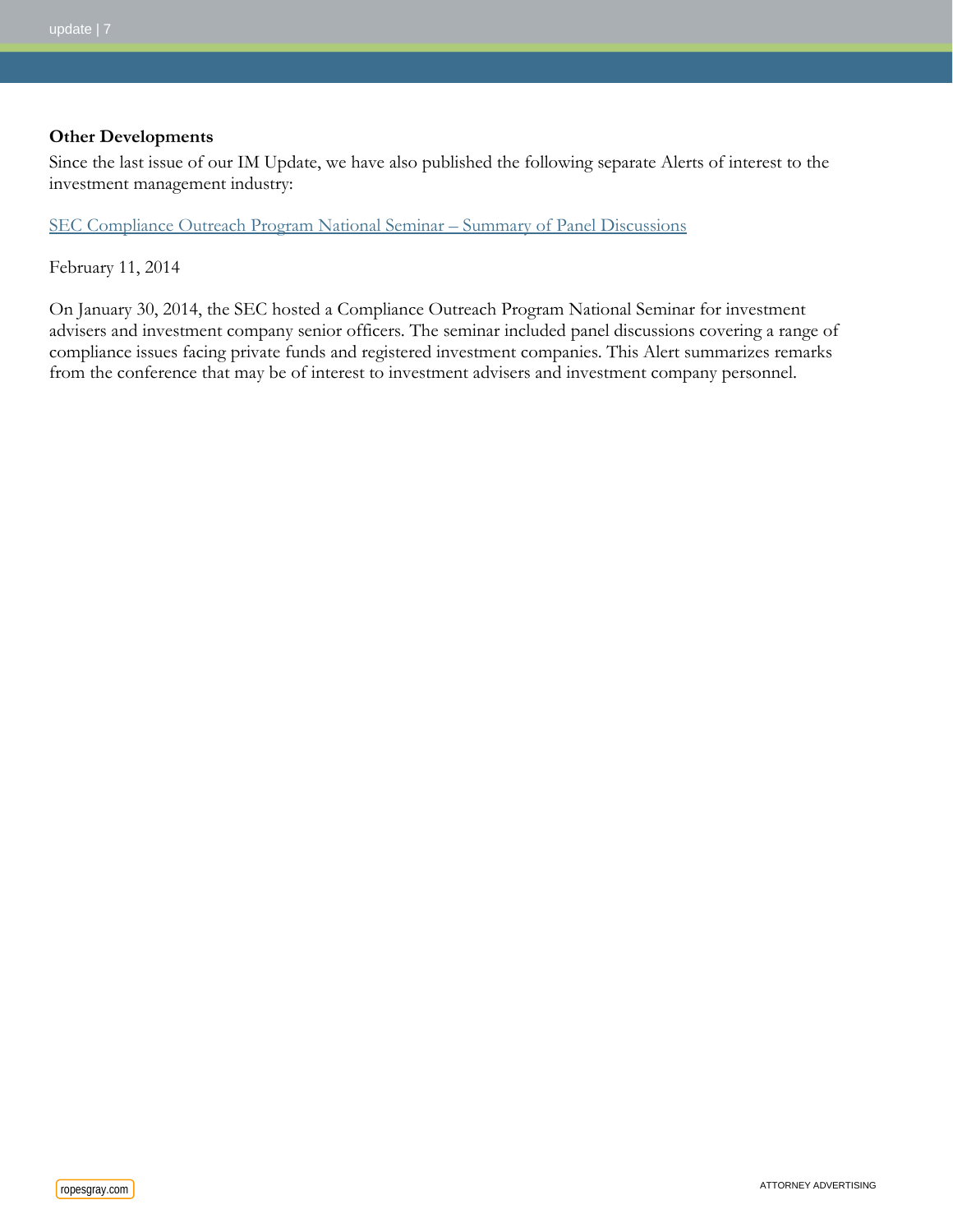If you would like to learn more about the developments discussed in this Update, please contact the Ropes & Gray attorney with whom you regularly work or any member of the Ropes & Gray Investment Management group listed below.

**[Mark I. Bane](http://www.ropesgray.com/markbane/)** New York, NY +1 212 841 8808 [mark.bane@ropesgray.com](mailto:mark.bane@ropesgray.com)

**[Bryan Chegwidden](http://www.ropesgray.com/bryanchegwidden/)** New York, NY +1 212 497 3636 [bryan.chegwidden@ropesgray.com](mailto:bryan.chegwidden@ropesgray.com)

**[Timothy W. Diggins](http://www.ropesgray.com/timothydiggins/)** Boston, MA +1 617 951 7389 [timothy.diggins@ropesgray.com](mailto:timothy.diggins@ropesgray.com)

**[John D. Donovan](http://www.ropesgray.com/johndonovan/)** Boston, MA +1 617 951 7566 [john.donovan@ropesgray.com](mailto:john.donovan@ropesgray.com)

**[Leigh R. Fraser](http://www.ropesgray.com/leighfraser/)** Boston, MA +1 617 951 7485 [leigh.fraser@ropesgray.com](mailto:leigh.fraser@ropesgray.com)

**[Thomas R. Hiller](http://www.ropesgray.com/thomashiller/)** Boston, MA +1 617 951 7439 [thomas.hiller@ropesgray.com](mailto:thomas.hiller@ropesgray.com)

**[Jeffrey R. Katz](http://www.ropesgray.com/jeffreykatz/)** Boston, MA +1 617 951 7072 [jeffrey.katz@ropesgray.com](mailto:jeffrey.katz@ropesgray.com)

**[Richard D. Marshall](http://www.ropesgray.com/richardmarshall/)** New York, NY +1 212 596 9006 [richard.marshall@ropesgray.com](mailto:richard.marshall@ropesgray.com)

#### **United States**

**[Jason E. Brown](http://www.ropesgray.com/jebrown/)** Boston, MA +1 617 951 7942 [jebrown@ropesgray.com](mailto:jebrown@ropesgray.com)

**[Sarah Davidoff](http://www.ropesgray.com/sarahdavidoff/)** New York, NY +1 212 596 9017 [sarah.davidoff@ropesgray.com](mailto:sarah.davidoff@ropesgray.com)

**[Isabel R. Dische](http://www.ropesgray.com/biographies/d/isabel-kr-dische.aspx)** New York, NY +1 212 841 0628 [isabel.dische@ropesgray.com](mailto:isabel.dische@ropesgray.com)

**[John C. Ertman](http://www.ropesgray.com/johnertman/)** New York, NY +1 212 841 0669 [john.ertman@ropesgray.com](mailto:john.ertman@ropesgray.com)

**[John W. Gerstmayr](http://www.ropesgray.com/johngerstmayr/)** Boston, MA +1 617 951 7393 [john.gerstmayr@ropesgray.com](mailto:john.gerstmayr@ropesgray.com)

**[William D. Jewett](http://www.ropesgray.com/williamjewett/)** Boston, MA +1 617 951 7070 [william.jewett@ropesgray.com](mailto:william.jewett@ropesgray.com)

**[Christopher A. Klem](http://www.ropesgray.com/christopherklem/)** Boston, MA +1 617 951 7410 [christopher.klem@ropesgray.com](mailto:christopher.klem@ropesgray.com)

**[R. Hardin Matthews](http://www.ropesgray.com/hardinmatthews/)** Boston, MA +1 617 951 7259 [hardin.matthews@ropesgray.com](mailto:hardin.matthews@ropesgray.com)

**[Rajib Chanda](http://www.ropesgray.com/rajibchanda/)** Washington, DC +1 202 508 4671 [rajib.chanda@ropesgray.com](mailto:rajib.chanda@ropesgray.com)

**[Gregory C. Davis](http://www.ropesgray.com/gregorydavis/)** San Francisco, CA +1 415 315 6327 [gregory.davis@ropesgray.com](mailto:gregory.davis@ropesgray.com)

**[Michael G. Doherty](http://www.ropesgray.com/michaeldoherty/)** New York, NY +1 212 497 3612 [michael.doherty@ropesgray.com](mailto:michael.doherty@ropesgray.com)

**[Laurel FitzPatrick](http://www.ropesgray.com/laurelfitzpatrick/)** New York, NY +1 212 497 3610 [laurel.fitzpatrick@ropesgray.com](mailto:laurel.fitzpatrick@ropesgray.com)

**[Mark Gurevich](http://www.ropesgray.com/biographies/g/mark-gurevich.aspx)** New York, NY +1 212 841 0657 [mark.gurevich@ropesgray.com](mailto:mark.gurevich@ropesgray.com)

**[Susan A. Johnston](http://www.ropesgray.com/susanjohnston/)** Boston, MA +1 617 951 7301 [susan.johnston@ropesgray.com](mailto:susan.johnston@ropesgray.com)

**[John M. Loder](http://www.ropesgray.com/johnloder/)** Boston, MA +1 617 951 7405 [john.loder@ropesgray.com](mailto:john.loder@ropesgray.com)

**[Brian D. McCabe](http://www.ropesgray.com/brianmccabe/)** Boston, MA +1 617 951 7801 [brian.mccabe@ropesgray.com](mailto:brian.mccabe@ropesgray.com)